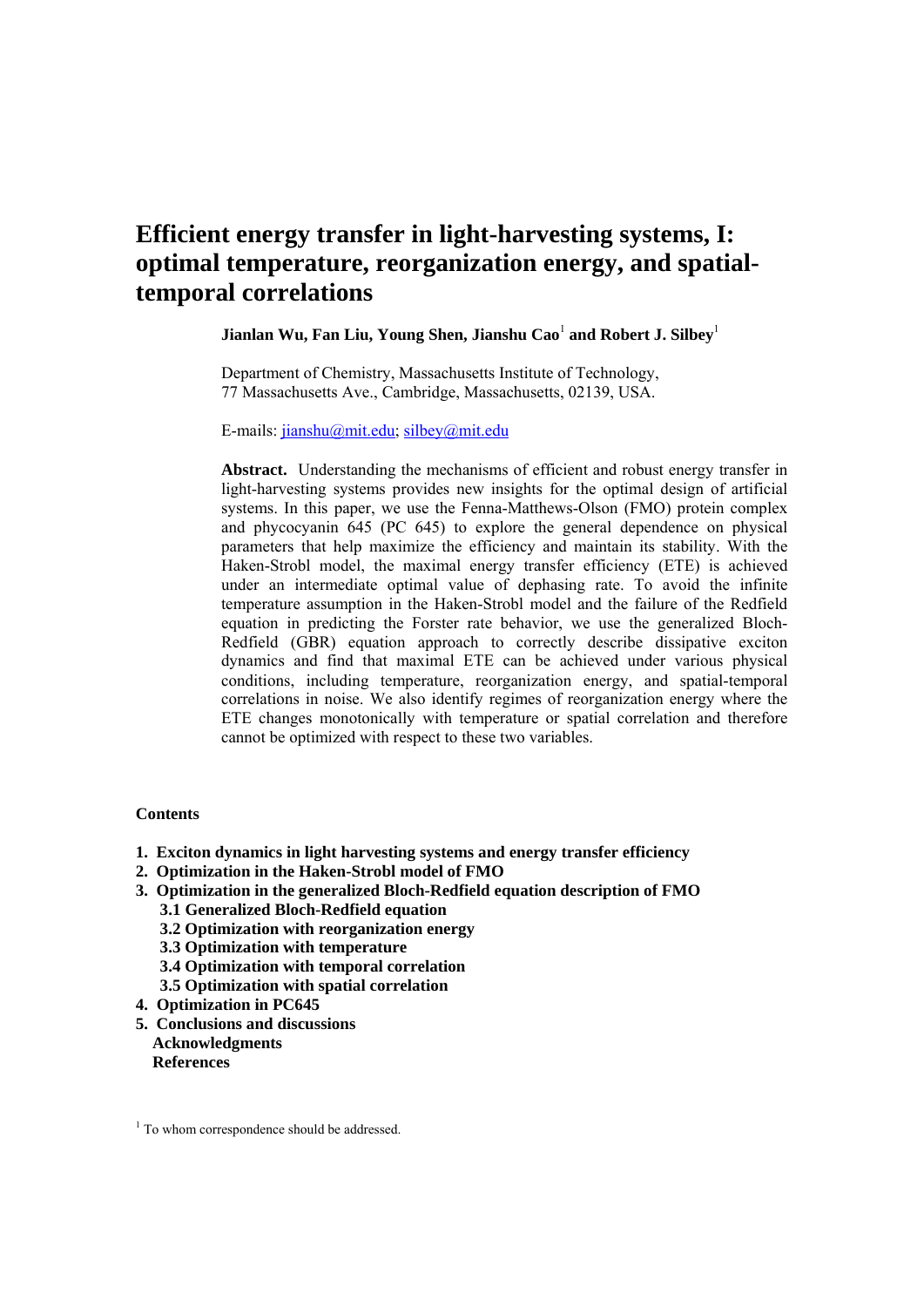Photosynthetic processes in plants, bacteria and marine algae provide key insights into designing artificial light harvesting systems that operate efficiently and robustly [1, 2]. The initial stages in the conversion of solar energy into chemical and other useful forms of energy for human consumption can be described by exciton dynamics with trapping and dissipation [3, 4]. Recent experimental and computational studies suggest that environmental noise can assist exciton transport and can be optimized for maximal energy transfer efficiency (ETE) [5]–[20]. Quantum entanglement in photosynthetic light-harvesting complexes has also been studied with the consideration of environmental noise [21]. In this paper, using two light-harvesting systems, FMO and PC 645, we examine the optimization of the ETE, with respect to reorganization energy, temperature, and spatial-temporal correlations.

This paper closely follows the theoretical formulation presented in a recent review [17] and further examines issues relevant for realistic light-harvesting systems. The review article addresses two questions: basic mechanisms of optimal energy transfer and systematic mapping to kinetic networks. Since environmental noise helps maximize energy transfer efficiency, it stands to reason that light-harvesting systems can be optimized to achieve best performance under a given environment, which leads to the proposal of optimal design. Previous work on simple models [10, 17] and FMO [13]-[16] use the Haken-Strobl model, an infinite temperature model, and therefore report optimization a function of single parameter, the pure dephasing rate. It remains an open question if the ETE can be optimized as a function of temperature, reorganization energy, bath correlation time, and spatial correlation. In this paper, we will further examine the idea of noise-enhanced optimal energy transfer with explicit considerations of different descriptions of dissipation, general parameter variations, and spatial-temporal correlations. We will show that ETE can be optimized with general parameter-dependence and that spatial correlation and thermal fluctuations can either enhance or suppress the ETE. We have also formulated a conceptual framework to understand noise-assisted exciton trapping and will discuss the theory elsewhere [18].

This paper is the first of a two-part series, with paper I on optimization of ETE and paper II on mechanisms and network kinetics. Though intrinsically quantum mechanical, exciton dynamics are often described by site-to-site hopping as in random walk [22], and quantum coherence is often related to delocalized tunneling [23]-[25]. The kinetic expansion unifies coherent tunneling and incoherent hopping by systematically reducing exciton dynamics to network kinetics [17]. In paper II, this approach will be applied to analyze network structures of light-harvesting systems and to predict the contribution of quantum coherence [26].

The paper is organized as follows: In section 1, we introduce the exciton dynamics model and define the ETE for light-harvesting energy transfer. In section 2, we apply the Haken-Strobl model to investigate the optimal ETE in FMO as a function of the dephasing rate. In contrast to earlier studies, our study emphasizes the initial condition dependence, the approximation of the efficiency with the average trapping time, and the secular approximation. In section 3, we apply the generalized Bloch-Redfield (GBR) equation to explore the detailed energy transfer optimization conditions in FMO with reorganization energy, temperature, and spatial-temporal correlations. In section 4, we calculate the optimal ETE in another light-harvesting system, PC 645 with the GBR approach. The general optimization feature of the energy transfer process is illustrated by our studies. In section 5, we discuss our conclusions.

## **1. Exciton dynamics in light-harvesting systems and energy transfer efficiency**

When sunlight shines on light-harvesting pigments, an absorbed photon can excite the photosynthetic system. The excitation energy is then transported through an energy transfer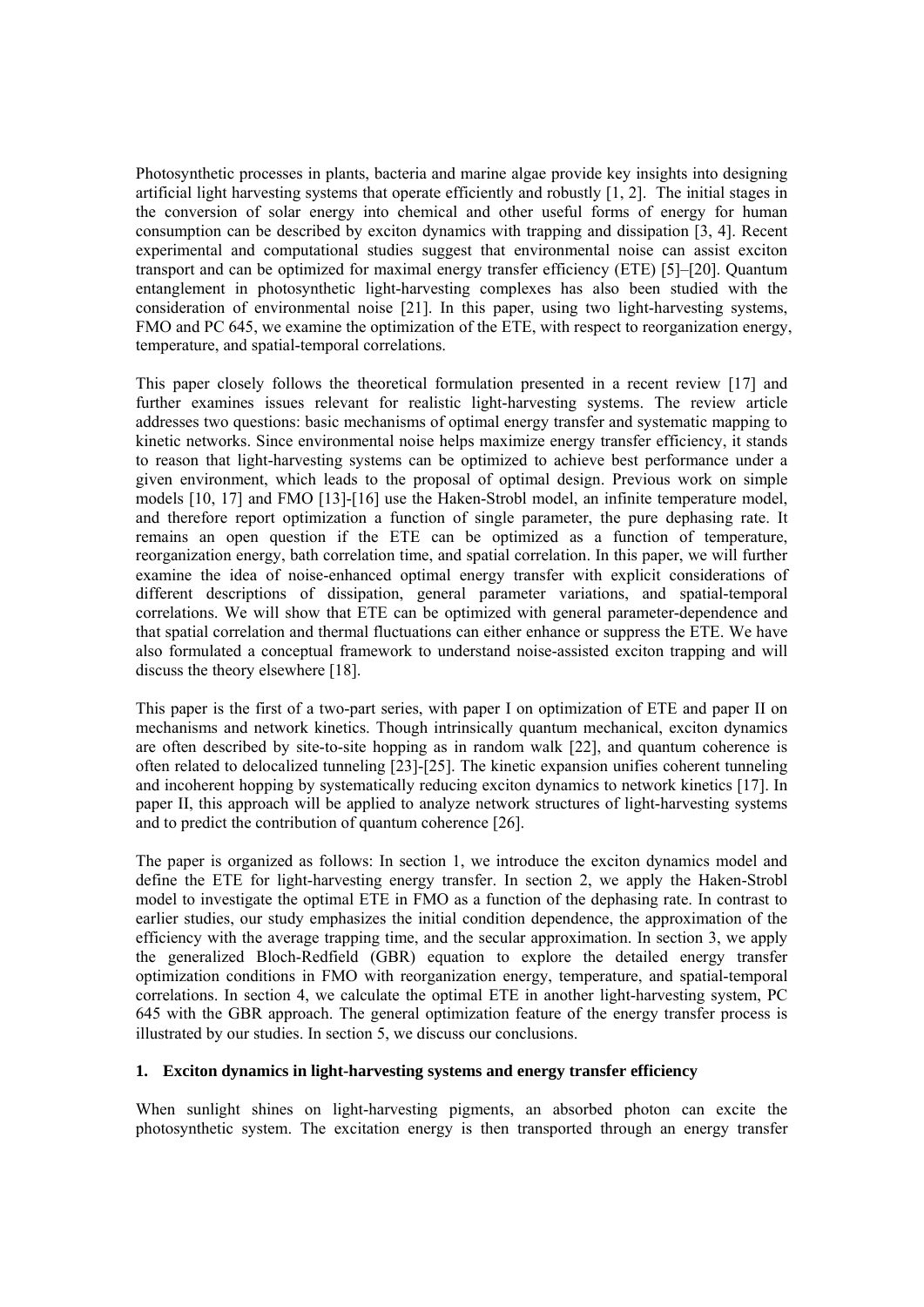network to the reaction center for subsequent charge separation, resulting in energy trapping. During transport, the energy can decay when excitation energy is lost as heat via irreversible electron-hole recombination and can be re-distributed through interaction with protein environments. Hence, the exciton dynamics for the light-harvesting system follows the Liouville equation [27]-[29], [17],

$$
\partial_t \rho = -L\rho = -[L_{sys} + L_{trap} + L_{decay} + L_{dissp}]\rho
$$
\n(1)

where  $\rho$  is the reduced density matrix of the exciton system, and each term of the Liouville superoperator *L* describes a distinct dynamic process.

The quantum coherent evolution,  $L_{sys}\rho = i[H,\rho]/\hbar$ , is controlled by the system Hamiltonian, which is given by  $H_{nm} = \delta_{n,m} \varepsilon_n + (1 - \delta_{n,m}) J_{nm}$  from the tight-binding model in the local site basis set representation [28]. The diagonal elements,  $\varepsilon_n$ , define the site energies, whereas the offdiagonal elements,  $J_{nm} = J_{nm}^*$ , define the dipole-dipole interaction coupling strength between two distinct sites.

The two irreversible energy decay channels are exciton decay and trapping. The electron-hole recombination process is described by the decay term  $[L_{decay}]_{nm} = (k_{d,m} + k_{d,n})/2$ , where  $k_{d,m}$  is the decay rate at site  $m$ , and  $L_{nm}$  represents the diagonal element of the Liouville operator,  $L_{nm} = L_{nm,nm}$ . Similarly, localization at the charge separation state is described by the exciton trapping term,  $[L_{trap}]_{nm} = (k_{t,m} + k_{t,n})/2$ , where  $k_{t,m}$  is the trapping rate at site *m*.

The system-bath interaction,  $H_{SB} = \sum_{m} Q_m B_m$ , is applied to describe exciton dissipative dynamics, where  $Q_m = |m \rangle \langle m|$  and  $B_m$  are system and bath quantum operators, respectively [27]-[29]. The bath influence is characterized by the time-correlation function,  $C_{mn}(t) = \langle B_m(t)B_n \rangle$ , which is related to the spectral density  $J_{mn}(\omega)$  by  $C_{mn}(t) = \int_0^\infty [\coth(\hbar \beta \omega/2) \cos(\omega t) - i \sin(\omega t)] J_{mn}(\omega) d\omega$ . Alternatively, we can introduce a time-dependent site energy fluctuation  $\delta \varepsilon_m(t)$ . In the Haken-Strobl model, a spatiallyuncorrelated classical white noise follows  $\langle \delta \varepsilon_m(t) \rangle = 0$  and  $\langle \delta \varepsilon_m(t) \delta \varepsilon_n \rangle = \Gamma^* \delta(t) \delta_{m,n}$ , which is valid in the infinite temperature limit **[**30**]**. In the local site basis set representation, dissipation becomes simply decoherence,

$$
[Ldisp]nm = (1 - \deltan,m)\Gamma*, \qquad (2)
$$

and exciton dynamics can be solved exactly by the second order expansion form [23, 30].

At finite temperatures, a theoretical framework of quantum dissipative dynamics differing from the Haken-Strobl model is required to include detailed balance and the memory effect in slow bath relaxation. In the weak dissipation regime, the Redfield equation (with or without the secular approximation) [31] has been widely used in modeling exciton dynamics, e.g., several previous studies of exploring energy transfer efficiency (ETE) **[**32, 33**]**. However, this approach can lead to unphysical predictions in the strong dissipation regime. With the introduction of auxiliary fields,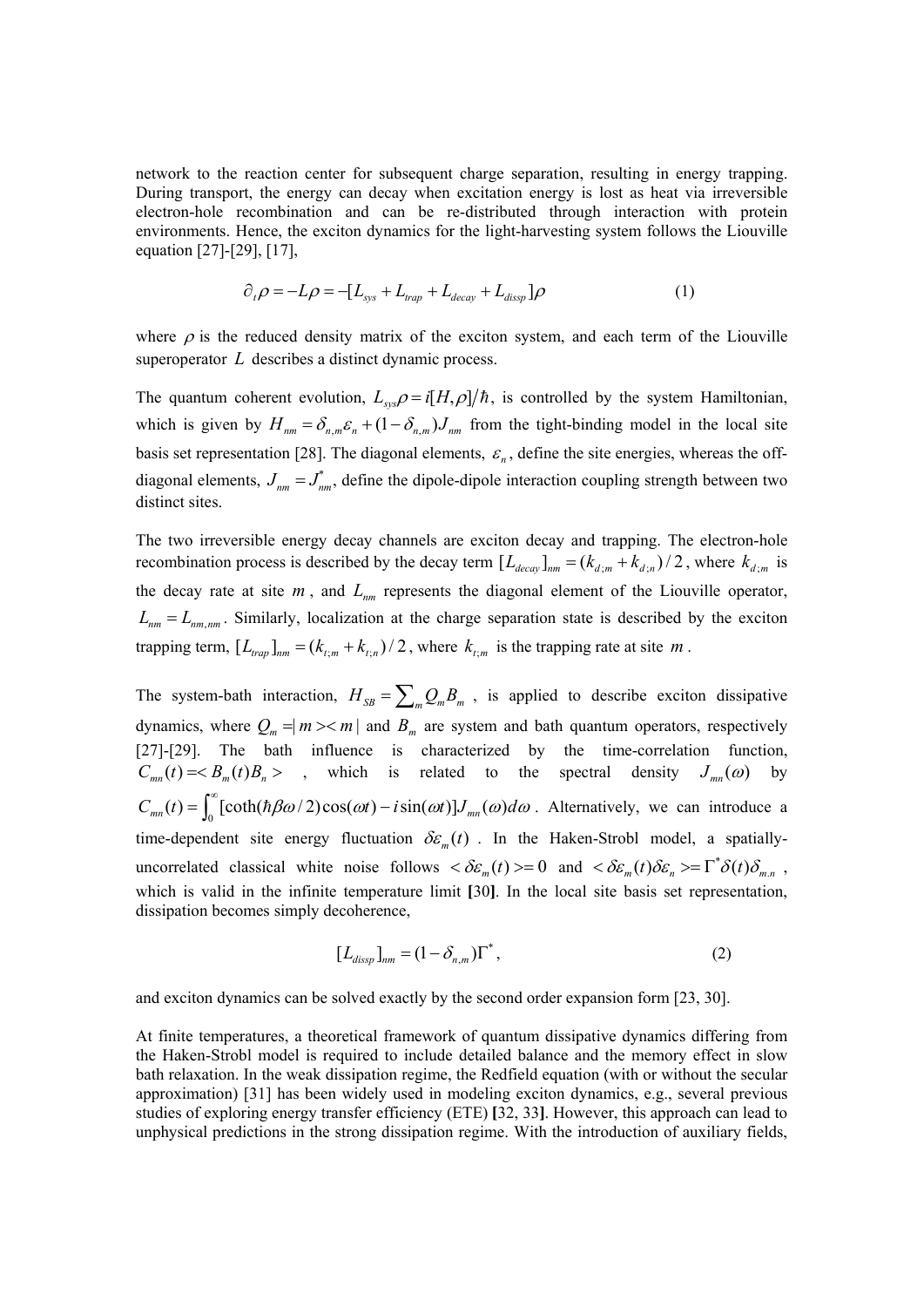exciton dyanamics can be studied in the generalized Bloch-Redfield (GBR) equation approach, which is more reliable over a broad regime of dissipation and predicts the correct strong dissipation limit [34].

In this paper, we first use the Haken-Strobl model to study the optimization of the exciton energy transfer (EET), obtaining a simple physical picture. We will then use the GBR approach with the Debye spectral density to explore optimal EET conditions with various control parameters, including temperature, reorganization energy, and spatial-temporal correlations of bath.

The energy trapped at the reaction center, i.e., the rate process described by  $L_{tran}$ , represents effective energy transfer, whereas the rate process described by  $L_{decay}$ , represents ineffective energy loss. The energy transfer efficiency is defined by the branching ratio of the energy trapping process, **[**4, 13, 32, 35**]**, i.e.,

$$
q = \operatorname{Tr} \int_0^\infty L_{trap} \rho(t) dt = \frac{\sum_n k_{l,n} \tau_n}{\sum_n k_{l,n} \tau_n + \sum_n k_{d,n} \tau_n} \,, \tag{3}
$$

where the trace denotes the sum of diagonal population elements of the matrix. This definition can be simplified to  $q = \sum_{n} k_{t,n} \tau_n$  since the total depletion probability in the denominator is normalized to one. The mean residence time at each site of the exciton system is  $\tau_n = \int_0^{\infty} dt \rho_n(t)$ , where the population  $\rho_n$  is represented as the diagonal elements on the density matrix  $\rho_n = \rho_{n,n}$ To simplify, we assume that  $k_d$  is identical at each site together with a necessary condition  $k_t$  >> $k_d$  for the high-efficient excitation energy transfer (EET) network. Then, the  $k_d$ dependence of the residence time becomes negligible, giving

$$
q \approx \frac{1}{1 + k_d < t} \tag{4}
$$

Here, the residence time is approximately  $\tau(k_d) \approx \tau(0)$  with the normalization condition  $\sum k_{t,n} \tau_n (k_d = 0) = 1$  $\sum_{n} k_{t,n} \tau_n(k_a = 0) = 1$ , and  $\langle t \rangle = \sum_{n} \tau_n(k_a = 0)$  is the mean first passage time to the trap state in the absence of decay (i.e., the average trapping time). As shown later in this paper, the optimal ETE is determined reliably by the minimal trapping time. The above definitions follow closely those introduced in reference [17]. Using the stationary solution to equation (1),  $L \int_0^{\infty} \rho(t) dt = L\tau = \rho(0)$ , we obtain the average trapping time as

$$
\langle t \rangle = \operatorname{Tr}[(L_{sys} + L_{trap} + L_{dissip})^{-1} \rho(0)] \tag{5}
$$

where  $\rho(0)$  is the initial condition.

#### **2. Optimization in the Haken-Strobl model of FMO**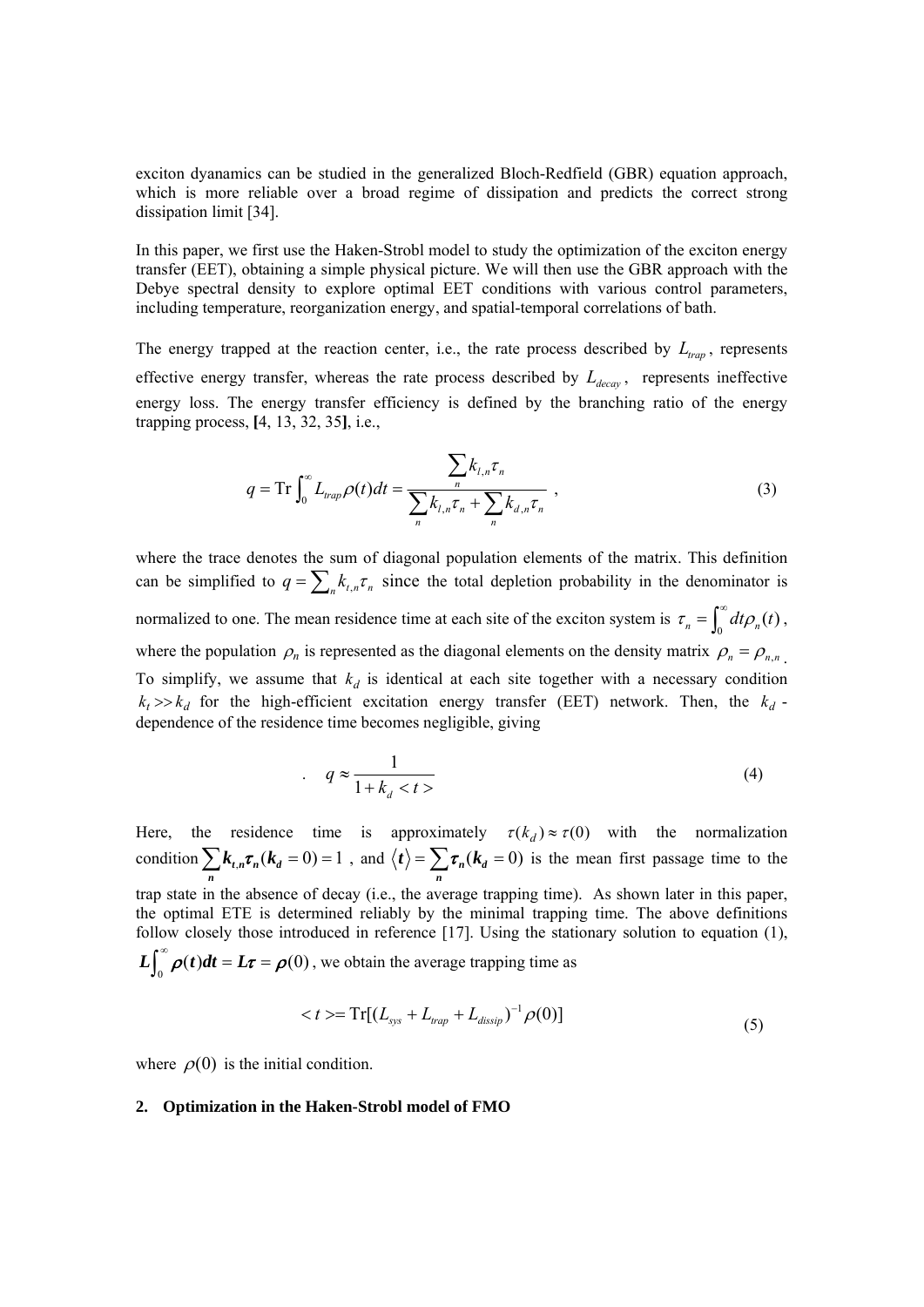As the first light-harvesting system in this paper, we consider the photosynthetic Fenna-Matthews-Olson (FMO) protein complex in green sulfur bacteria with seven bacteriochlorophyll (BChl) sites [5]-[7], [36]-[41]. The experimental Hamiltonian has the following matrix elements  $(in cm<sup>-1</sup>)$  [38, 39]:

$$
H_{BChl_m,BChl_n} = \begin{bmatrix} 280 & -106 & 8 & -5 & 6 & -8 & -4 \\ -106 & 420 & 28 & 6 & 2 & 13 & 1 \\ 8 & 28 & 0 & -62 & -1 & -9 & 17 \\ -5 & 6 & -62 & 175 & -70 & -19 & -57 \\ 6 & 2 & -1 & -70 & 320 & 40 & -2 \\ -8 & 13 & -9 & -19 & 40 & 360 & 32 \\ -4 & 1 & 17 & -57 & -2 & 32 & 260 \end{bmatrix} .
$$
 (6)

The site closest to the reaction center, BChl 3, is designated as the only site with a nonzero trapping rate  $k_t = 1$  ps<sup>-1</sup> [13-16] To compare with real experiments, the initial population is considered to be at either BChl 1 or BChl 6, i.e.,  $\rho_{m=1}(0) = 1$  or  $\rho_{m=6}(0) = 1$ .

For optimal energy transfer efficiency, the exciton dynamics of the FMO complex uses environmental noise to increase the transfer efficiency [13]-[16], previously studied using the Haken-Strobl model. In this section, we will revisit this simple model but emphasize three new aspects of the EET process in FMO: (i) the effect of different initial conditions, (ii) verification of approximating the energy transfer efficiency with the average trapping time, and (iii) limitation of the secular approximation in the Redfield equation.



**Figure 1.** The calculation of the Haken-Strobl model in FMO under two initial conditions  $(\rho_{n=1}(0) = 1$  and  $\rho_{n=6}(0) = 1$ , as indicated by labels in the figures). (a) The dependence of the average trapping time  $\langle t \rangle$  on the pure dephasing rate  $\Gamma^*$ : The solid lines are the exact results, and the dashed lines are the results calculated from the secular Redfield equation in the exciton basis set representation. The triangles denote optimal conditions where  $\langle t \rangle$  is minimal. (b) The comparison of two methods for calculating the ETE  $q$ : the dashed lines are from the original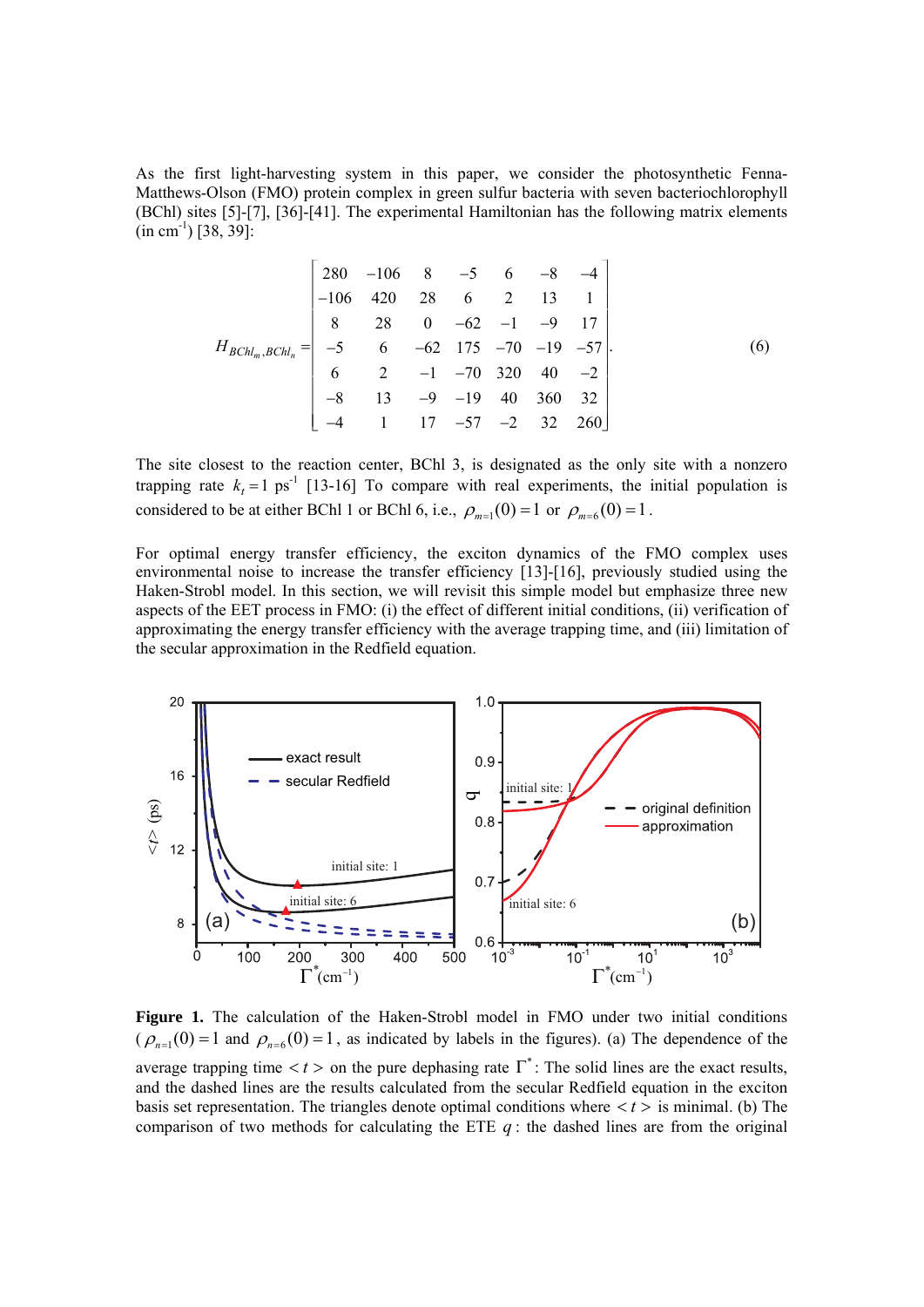definition of *q* in equation (3) and the solid lines are the exact results from the approximated form of *q* in equation (4). Here the trapping rate is  $k_t = 1 \text{ ps}^{-1}$  and the decay rate is  $k_d = 1 \text{ ns}^{-1}$ .

We calculate the average transfer time  $\langle t \rangle$  as a function of the pure dephasing rate  $\Gamma^*$  with the two different initial conditions. As shown in figure 1(a), a characteristic optimization phenomenon of  $\langle t \rangle$  is observed: At dephasing rates less than 50 cm<sup>-1</sup>, the average trapping time has a steep increase as  $\Gamma^*$  decreases; at dephasing rates more than 200 cm<sup>-1</sup>, the average time marginally increases with  $\Gamma^*$ . The interplay between coherent population oscillation and dissipative population re-distribution leads to an optimal transfer efficiency at an intermediate dephasing rate. The explicit optimal values are  $\langle t \rangle_{\text{min}} = 10.1$  ps with  $\Gamma_{opt}^* = 195$  cm<sup>-1</sup> and the initial condition defined at BChl 1, and  $\langle t \rangle_{min} = 8.65$  ps with  $\Gamma_{opt}^* = 175$  cm<sup>-1</sup> and the initial condition defined at BChl 6. Different initial conditions result in similar but distinguishable results, which can be interpreted by a simple physical argument. In FMO, there are two dominating EET pathways:  $1 \rightarrow 2 \rightarrow 3$  and  $6 \rightarrow (5,7) \rightarrow 4 \rightarrow 3$ , where each number represents a specific BChl site [40]. With fewer sites involved, the first pathway exhibits stronger quantum coherence than the second pathway. To compensate the inefficient energy transfer in the fully coherent limit, a larger optimal dephasing rate is needed for the first pathway than the second pathway, i.e.,  $\Gamma_{opt}^*$  (Bchl 1)  $>\Gamma_{opt}^*$  (Bchl 6).

The physical quantity of interest is quantum efficiency, whereas the theoretical quantity computed in this and our preceding papers is the average trapping time. The approximate expression in (4) establishes the connection between these two quantities. We examine the validity of this approximation by evaluating the ETE in FMO with the exciton recombination rate  $k_d = 1$  ns<sup>-1</sup> [13-16]. As shown in figure 1(b), the average trapping time provides a reliable measurement for the ETE as  $\Gamma^*$  changes by five orders of magnitude (0.1 cm<sup>-1</sup>  $\langle \Gamma^* \times 10^4 \text{ cm}^{-1} \rangle$ , except for a slight underestimation in the weak dephasing limit ( $\Gamma^*$  < 0.1 cm<sup>-1</sup>). Thus, we will focus on the calculation of  $\langle t \rangle$  in the rest of the paper.

We now examine the failure of the secular approximation in the intermediate to strong damping regime. As demonstrated in our forthcoming paper, a physically reasonable description of dissipation in energy transfer networks will always lead to optimal noise for the maximal efficiency [18]. Here the optimal noise refers a finite value of noise where the ETE reaches the maximal. We present here a counter-example, where the secular approximations adopted in the Redfield equation leads to an unphysical prediction in the average trapping time. The Haken-Strobl model introduces classical Gaussian fluctuations in the site energy and therefore is rigorously described by the dephasing operator in (2) in the local basis set [23, 30]. A unitary basis set transformation of the Liouville equation in (1) does not change the exciton dynamics and will give exactly the same prediction, which is confirmed by our calculation using the full Redfied equation in the eigen-exicton basis set [31]. In contrast, as shown in figure 1 (a), an additional secular approximation in the Redfield equation leads to a plateau of the average trapping time as the dephasing rate increases. In the secular Redfield equation, the relaxation rate is proportional to  $\overline{\Gamma}^*$ , suggesting instantaneous population transfer to the trap state (e.g., BChl 3) in FMO) for large  $\Gamma^*$ . Therefore, the plateau in figure 1 is given by the trapping rate, i.e.,  $\langle t \rangle \propto 1/\Gamma^* + 1/k$ . However, strong dephasing should always lead to classical behavior, i.e., hopping kinetics, which results in a slow-down in the diffusion to the trap state. As in the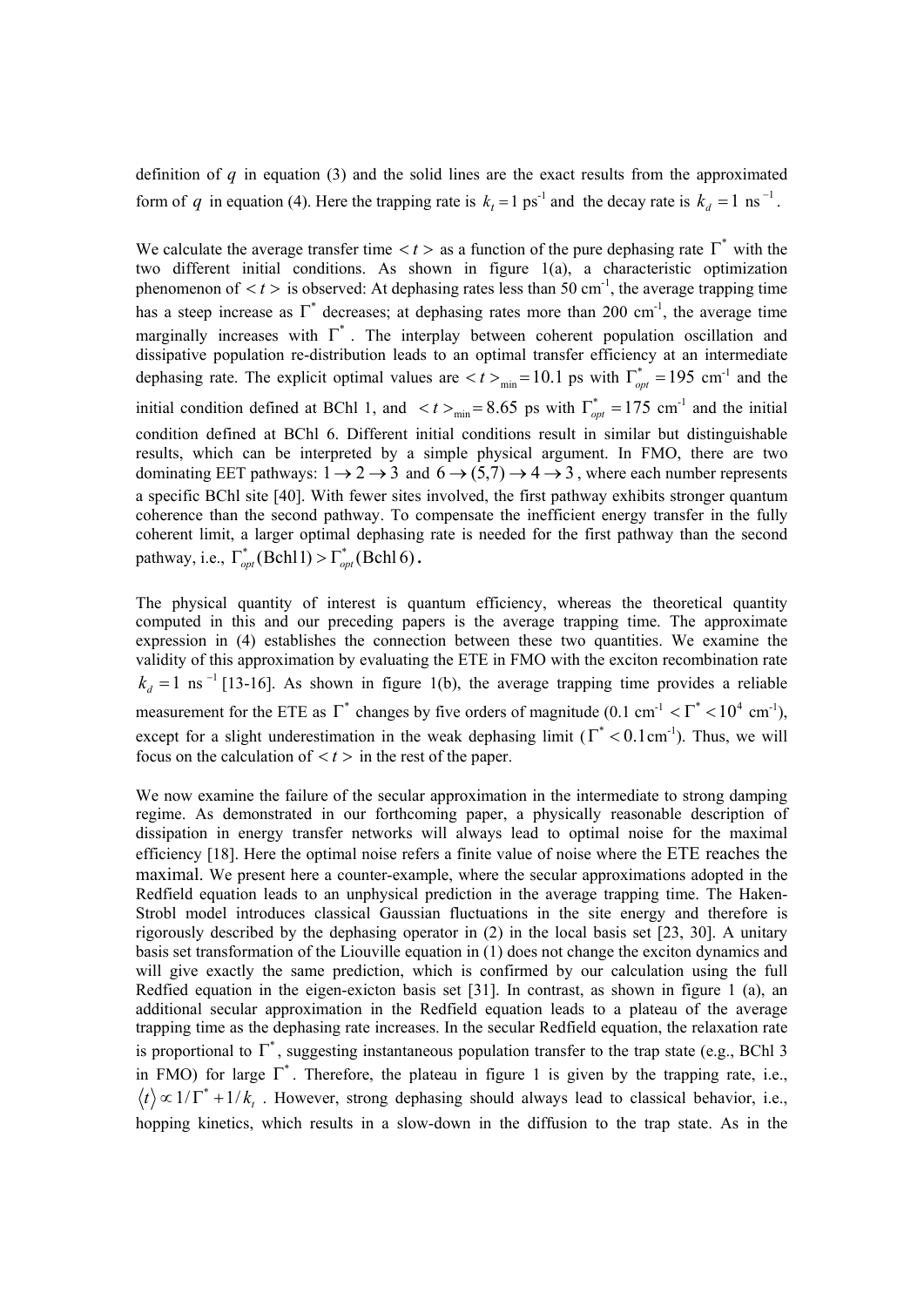diffusion-controlled reaction, diffusion becomes the rate-limiting step in the intermediate to strong dissipative regime, giving  $\langle t \rangle \propto \Gamma^*$ . The failure of the secular approximation has been discussed in several contexts before **[**42, 43**]**, and is now used to explain the observed discrepancy between the Haken-Strobl model calculation and secular Redfield calculation (i.e. the quantum jump method). Although our discussion here is limited to the Haken-Strobl model defined for infinite temperature, we show in the next section that the conclusion about the secular approximation applies remains valid for exciton dynamics at finite temperatures.

Noise-assisted energy transfer using the Haken-Strobl model has been reported recently by several groups [10], [13]-[16], but a basic question still remain to be answered: Is the optimal dephasing rate observed in FMO a general rule for realistic light-harvesting systems or a special case obtained from model exciton systems? Without including temperature and memory effects, predictions based on the Haken-Strobl model may not be relevant under realistic conditions. Although previous studies have attempted to include temperature dependence and realistic spectral densities, the theoretical methods involved can lead to qualitatively unphysical predictions in the intermediate and strong dissipation regimes [32, 33]. In the next section, our study at finite temperatures will demonstrate the general optimal conditions in FMO, including temperature, reorganization energy, and spatial-temporal correlation.

### **3. Optimization in the generalized Bloch-Redfield equation description of FMO**

## *3.1. Generalized Bloch-Redfield equation*

In the previous section, we used the Haken-Strobl model, defined in the infinite temperature limit, to illustrate the possibility of optimization in the EET process. At finite temperatures, forward and backward energy transfer rates need to satisfy the detailed balance condition. In the weak dissipation regime, the Redfield approach is able to reliably describe exciton dissipative dynamics. With the increase of system-bath coupling and the slow-down of bath relaxation, more expensive methods such as the hierarchic expansion for the Gaussian bath are required to describe exciton dynamics accurately [44]-[47]. Although the hierarchic approach has been applied to FMO, a rigorous investigation of quantum dissipative dynamics in large-scale exciton systems can be numerically difficult. To capture the relevant optimization feature of EET dynamics in a qualitatively reliable way, we will apply a generalized Bloch-Redfield (GBR) equation approach, derived from the second-order cumulant expansion. For many bath spectral densities such as Debye or Ohmic, the corresponding time correlation functions can be (numerically) expanded using exponential functions [46],

$$
C_{mn}(t) = c_{mn} \sum_{i=0}^{\infty} (f_i^r + if_i^i) e^{-v_i t} , \qquad (7)
$$

where  $c_{mn}$  is the spatial correlation coefficient between sites *m* and *n*,  $v_i$  is the relaxation rate of the *i*-th bath mode, and  $f_i^r(f_i^i)$  is the real (imaginary) part of the expansion coefficient. In the frequency domain, the expansion is applied to both spectral density  $J(\omega)$  and temperature dependence  $\coth(\hbar \omega/2k_B T)$ . With the facilitation of auxiliary fields  $g_{m,i}(t)$  at site *m*, the GBR equation for exciton dynamics is written as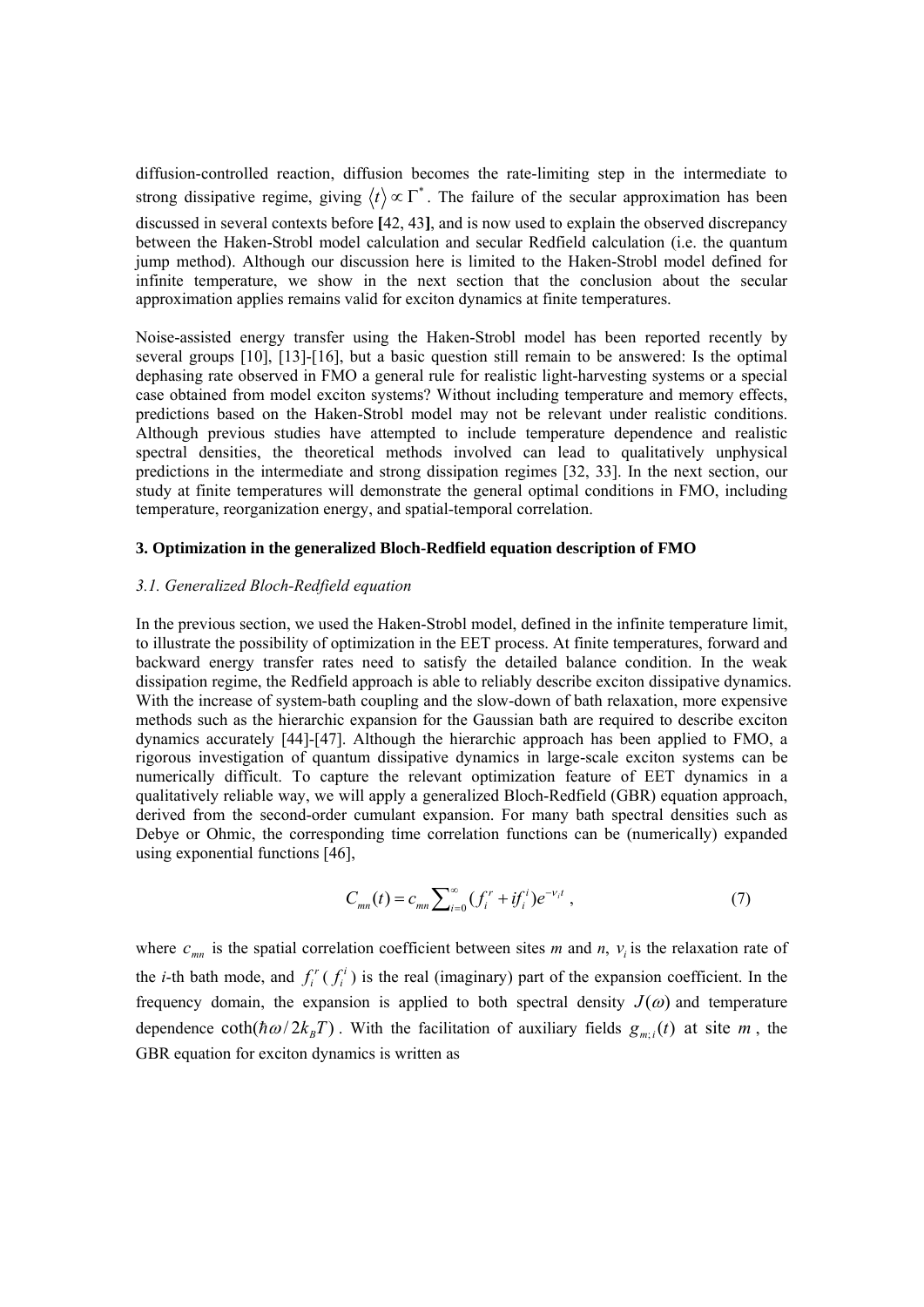$$
\dot{\rho}(t) = -(L_{sys} + L_{trap})\rho(t) - i \sum_{i=0}^{\infty} \sum_{m} [Q_m, g_{m,i}(t)]
$$
  
\n
$$
\dot{g}_{m,i}(t) = -(L_{sys} + L_{trap} + \nu_i)g_{m,i}(t) - i f_i^{\prime} [Q_m, \rho(t)] + f_i^{\prime} [Q_m, \rho(t)]_+ \tag{8}
$$

where  $Q_m = |m\rangle \langle m|$  is the system operator together with  $Q_m = \sum_n c_{mn} Q_n$ , and  $[A, B]_+ = AB + BA$  is the anti-commutator. The initial value of  $g_{m,i}(t)$  is zero. Equation (8) is a generalization of its original form [34]. Here the memory effect in the dissipative dyanamics due to the interaction with bath is represented by the auxiliary field, which can be considered as elements of the projection operator *Q* (*I*-*P*) in the Nakajima-Zwanzig projection operator technique.

In this paper, we will use the spatially-correlated Debye spectral density,  $J_{mn}(\omega) = c_{mn}J(\omega)$  and  $J(\omega) = (2\hbar/\pi)\lambda\omega D/(\omega^2 + D^2)$ , where the reorganization energy  $\lambda$  represents the systembath coupling strength and the Debye frequency *D* is the bath relaxation rate (the inversion of bath temporal correlation). The choice of spectral density will not affect our general conclusion. Following the Matsubara expansion [27], the bath time correlation function can be written explicitly as the exponential expansion in (7), where  $v_i = 2\pi i k_B T / \hbar$  is the *i*-th (*i* > 0) Matsbura frequency and  $v_0 = D$ . Dissipation is thus characterized by four parameters: reorganization energy  $\lambda$ , temperature T, bath relaxation rate D, and bath spatial correlation  $c_{mn}$ .

Due to the equivalence of the generalized Bloch-Redfield equation and the second-order timenonlocal expansion form, the trapping time can be alternatively calculated by the Laplace transform in the eigen-exciton basis set using spectral density. The results from two approaches are exactly the same, which demonstrates the basis set invariance of the GBR approach for dissipative dynamics in EET systems.

## *3.2. Optimization with reorganization energy*

We begin with studying the influence of reorganization energy on the EET process. As an example, we assume zero spatial correlation  $c_{mn} = \delta_{mn}$ , an experimentally reasonable temporal correlation  $D^{-1} = 50$  fs, and room temperature  $T = 300$  K. The trapping time calculated from the GBR approach is plotted in figure 2(a). As  $\lambda$  increases, the trapping time quickly decreases from the fully coherent value by two orders of magnitude to the minimal value, corresponding to the optimal ETE, and then slowly increases again. The explicit optimal values are  $\langle t \rangle_{\text{min}} = 3.39$ ps with  $\lambda_{opt} = 92$  cm<sup>-1</sup> for the initial population at BChl 1 and  $\lt t >_{min} = 3.27$  ps with  $\lambda_{opt} = 73$ cm<sup>-1</sup> for the initial population at BChl 6, respectively. These results including the initial condition dependence are similar to those derived in the Haken-Strobl model, except that the reorganization energy  $\lambda$  is used instead of the dephasing rate  $\overline{\Gamma}^*$  (see figure 1(a)). At high temperatures, the dephasing rate can be effectively written as

$$
\Gamma^* \approx 4k_B T \lambda / D \,, \tag{9}
$$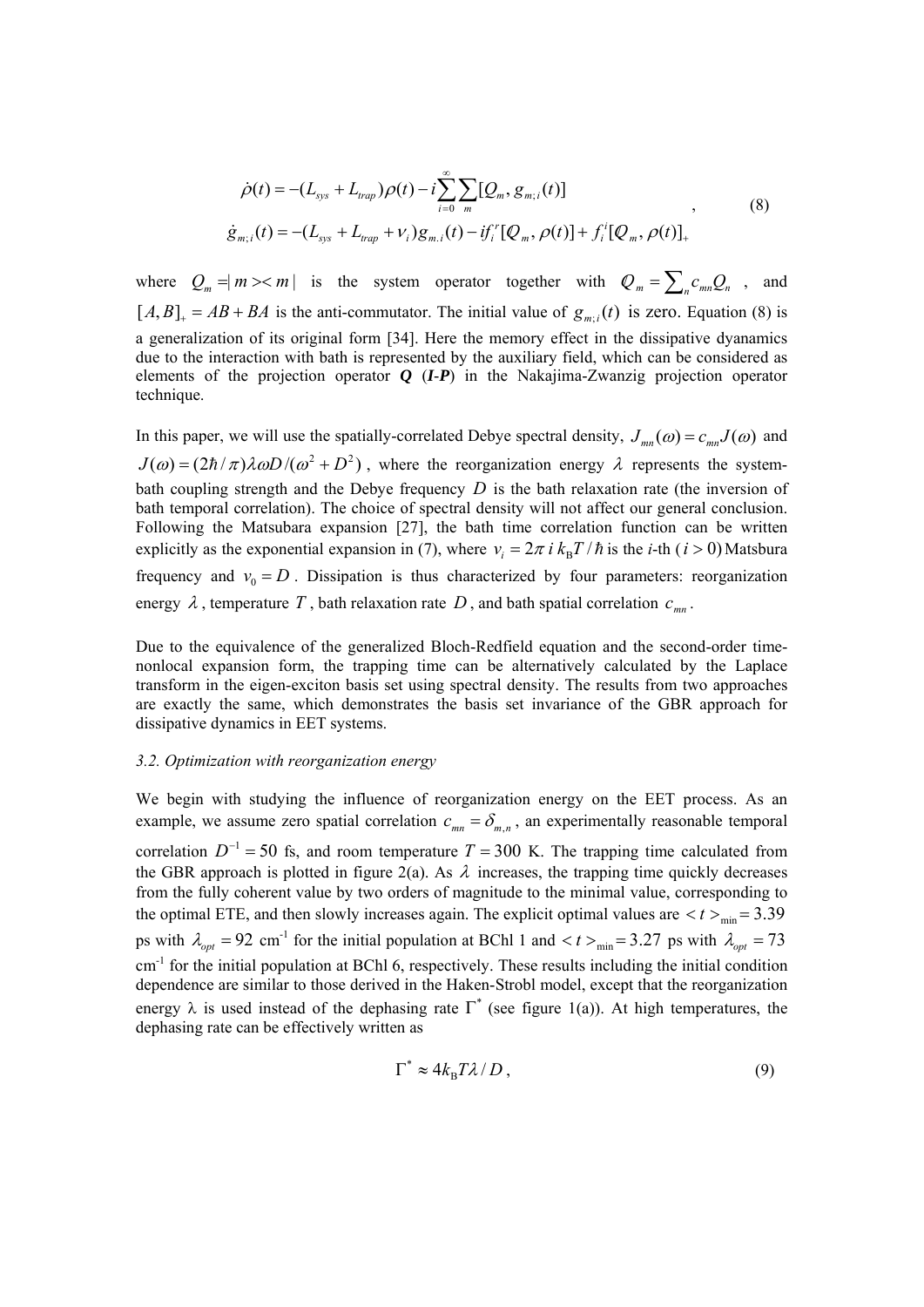which is the zero-frequency limit of  $J(\omega)$ coth( $\hbar \omega/2k_B T$ ). The linear relation between  $\Gamma^*$  and  $\lambda$  indicates that these two parameters behave qualitatively in the same way for the EET process. As we will find later, equation (9) can also be used to interpret the optimization behavior with other control parameters.

In figure 2(b), we compare the predictions of  $\langle t \rangle$  from several Master equation approaches. Both the full Redfield equation and its secular form lead to an unphysical plateau of  $\langle t \rangle$  for large  $\lambda$ . This plateau was observed in recent calculations of FMO [32, 33] and, as discussed in the previous section, is due to the time-local approximation of the Redfield equation. In the third approach, we only keep the real part of Redfield tensors, which is equivalent to the Haken-Strobl model but with temporally-correlated noise. This extended Haken-Strobl model recovers the optimization behavior but overestimates noise enhancement: the predicted  $\lambda_{\text{out}}$  is 50% smaller whereas  $\langle t \rangle$ <sub>min</sub> is 50% larger than those from the GBR approach. These observations are consistent with an early study by Ishizaki and Fleming in the two-site model system [45, 46]. On the other hand, with a time-nonlocal form for dissipative dynamics, our GBR approach is qualitatively accurate in calculating the variation of  $\lt t$   $>$  with  $\lambda$ . A comparison with the sophisticated hierarchic approach will be necessary to test the quantitative accuracy of results in this paper. However, from the practical point of view, the GBR serves as a simple but unifying approach to investigate exciton dynamics in a broad range of parameter space with low computational cost.



**Figure 2.** (a) The calculation of trapping time vs. the reorganization energy in FMO using the generalized Bloch-Redfield (GBR) equation with the Debye spectral density under the two initial conditions labeled in the figure. The parameters used are shown in text. The triangles denote optimal conditions. (b) The comparison of the GBR approach and three approaches based on the Redfield equation. Only the initial site condition defined at BChl 6 is used for the calculation. The solid line is from the GBR equation (the same as the solid line in the (a)); the dashed line is from the full Redfield equation; the dotted-dashed line is from the secular Redfield equation; and the dotted line from the extended Haken-Strobl model (see text).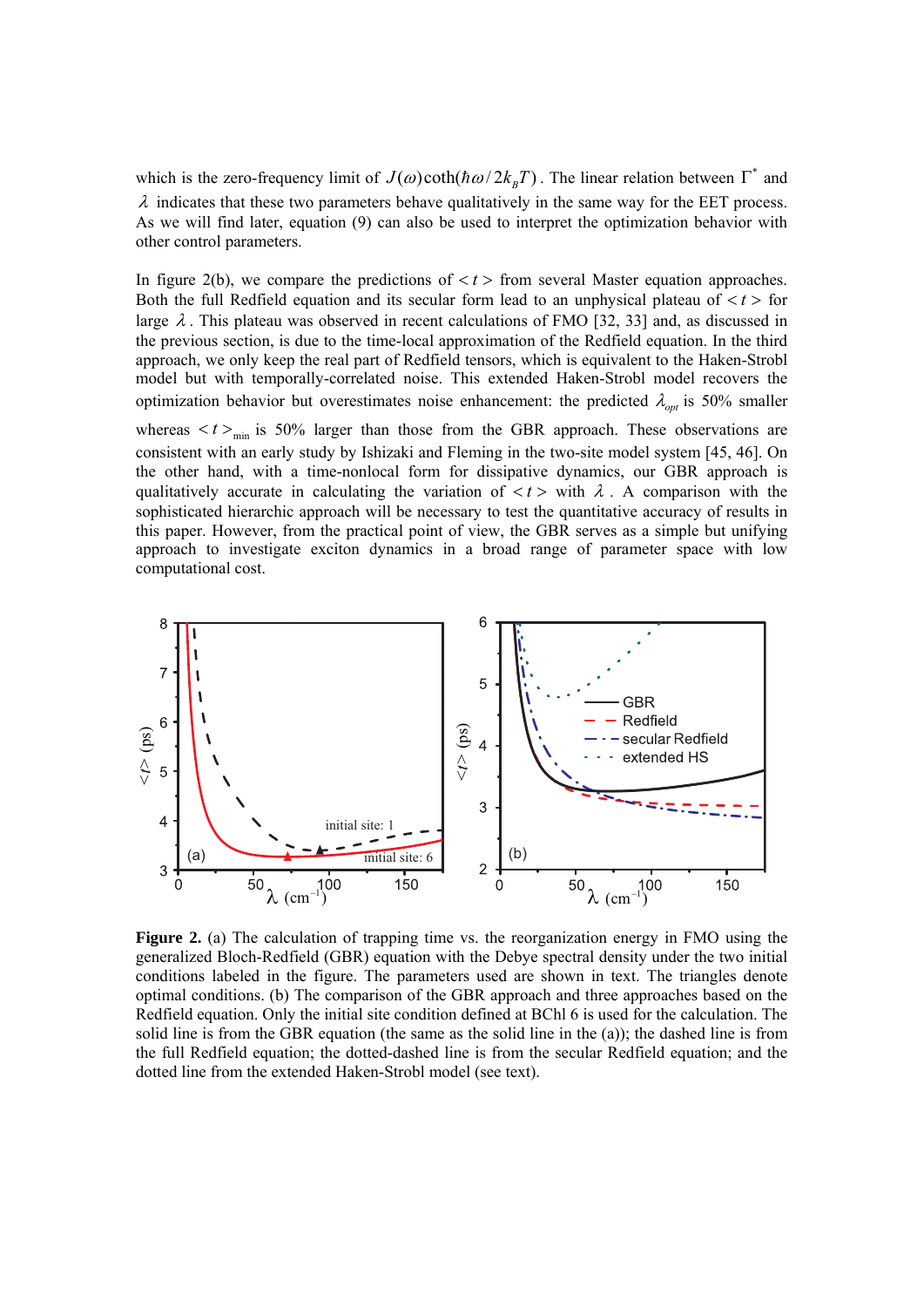#### *3.3. Optimization with temperature*

Next we study the dependence of the trapping time on temperature. With the same spatialtemporal correlation ( $c_{mn} = \delta_{mn}$  and  $D^{-1} = 50$  fs) used in the previous subsection, we fix the reorganization energy at  $\lambda = 35$  cm<sup>-1</sup>, which is a physically reasonable estimation from experiments [47]. The results under the two initial conditions are reported in figure **3**. With the initial condition at BChl 1, the minimal trapping time is  $\langle t \rangle_{\text{min}} = 4.2$  ps at optimal temperature  $T_{opt} = 162$  K, but the increase of  $\lt t >$  with decreasing T at low temperatures is weak. With the initial condition at Bchl 6, the trapping time monotonically increases with temperature, and the maximum ETE is at zero temperature. Since the trapping time is kept in the order of ps, FMO shows a strong robustness against the change of temperature.



**Figure 3.** The calculation of trapping time vs. temperature in FMO using the GBR approach with the Debye spectral density under the two initial conditions labeled in the figure. The reorganization energy is  $\lambda = 35$  cm<sup>-1</sup> and the other parameters used are shown in text. The inset shows the result with another reorganization energy  $\lambda = 20$  cm<sup>-1</sup> under the initial condition at BChl 6. The triangles denote optimal conditions for the ETE is maximized at finite temperatures.

In dissipative dynamics, the exact temperature dependence is determined by  $\coth(\hbar \omega/2k_BT)$ , which changes from a linear function,  $2k_BT/\hbar\omega$ , at high temperatures to a constant at low temperatures. Non-vanishing dissipation is needed to maintain the equilibrium energy distribution even at  $T \rightarrow 0$ . Because dissipation always increases with temperature for a given spectral density, the zero-temperature limit of dissipation determines the general behavior of *T*dependence of the trapping time and the ETE. When the zero-temperature limit of dissipation is weaker than the optimal value, increasing temperature can increase the dissipation strength and therefore help the system to achieve the maximum ETE at a finite temperature. When the zerotemperature limit of dissipation is stronger than the optimal value, the trapping time increases monotonically with temperature and the system will be further away from the optimal condition. Hence, depending on the reorganization energy, temperature can behave in two different ways in the EET process. To verify this prediction, we use a small reorganization energy of  $\lambda = 20$  cm<sup>-1</sup>,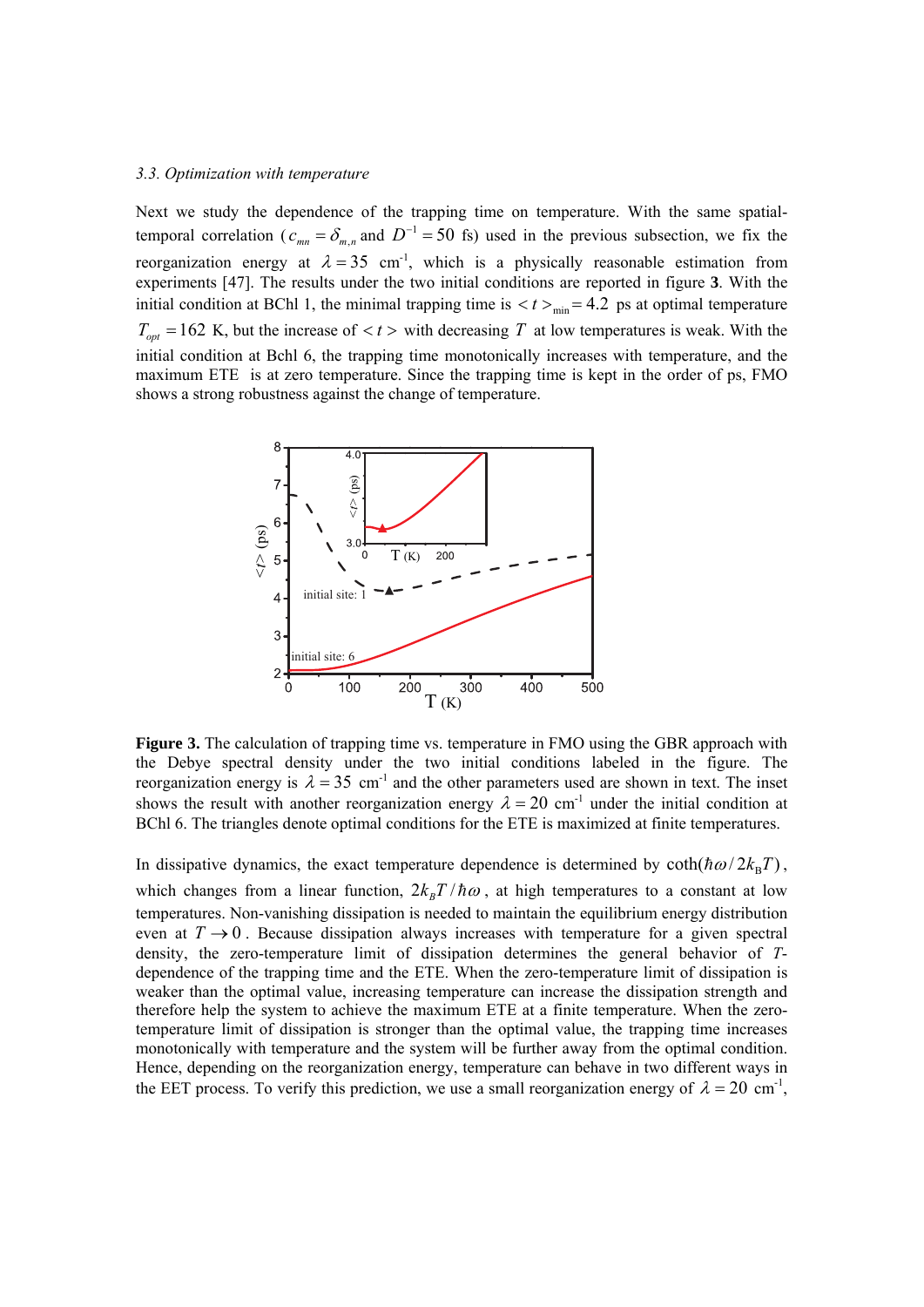and start the initial population at BChl6. The inset of figure 3 represents an optimization curve where  $T_{opt} = 46$  K is observed.

#### *3.4. Optimization with temporal correlation*

In the Markovian approximation for dissipative dynamics, bath relaxation is assumed to be much faster than system dynamics. This assumption may not be reliable in light-harvesting systems due to the complexity of the protein scaffold. The time scale of bath relaxation  $(D^{-1})$  in FMO is usually in the orders of 10-100 fs  $[47]$ , smaller but comparable to that of exciton dynamics. The non-Markovian memory effect can enhance quantum coherence up to 500 fs as observed experimentally [5, 7]. As a time-integrated effect of exciton dynamics, energy transfer efficiency can depend strongly on the temporal correlation of bath, which is shown by the *D* dependence of the effective dephasing rate at high temperatures in equation (9).



**Figure 4.** The calculation of trapping time vs. the bath relaxation rate in FMO using the GBR approach with the Debye spectral density under the two initial conditions labeled in the figure. The parameters used are shown in text. The triangles denote optimal conditions.

Here we apply zero spatial correlation  $c_{mn} = \delta_{m,n}$ , reorganization energy  $\lambda = 35$  cm<sup>-1</sup>, and room temperature  $T = 300$  K. Under the two initial conditions, the trapping time  $\langle t \rangle$  is calculated as a function of the Debye frequency *D* in the GBR approach. As shown in figure 4, the temporal correlation of bath leads to the optimal efficiency at an intermediate level of *D* . In our calculation, optimal conditions are  $\lt t >_{min} = 4.48$  ps with  $D_{opt}^{-1} = 32$  fs and the initial condition at BChl 1 and  $\langle t \rangle_{min}$  =3.41 ps with  $D_{opt}^{-1} = 41$  fs and the initial condition at BChl 6. Qualitatively, the influence of the Debye frequency on the EET process can be interpreted by the inverse relation between the effective dephasing rate  $\Gamma^*$  and  $D$  in equation (9). Our results further suggest that a more quantitative characterization of bath temporal correlation, rather than being labeled as Markovian or non-Markovian, is necessary in studying the EET process.

#### *3.5. Optimization with spatial correlation*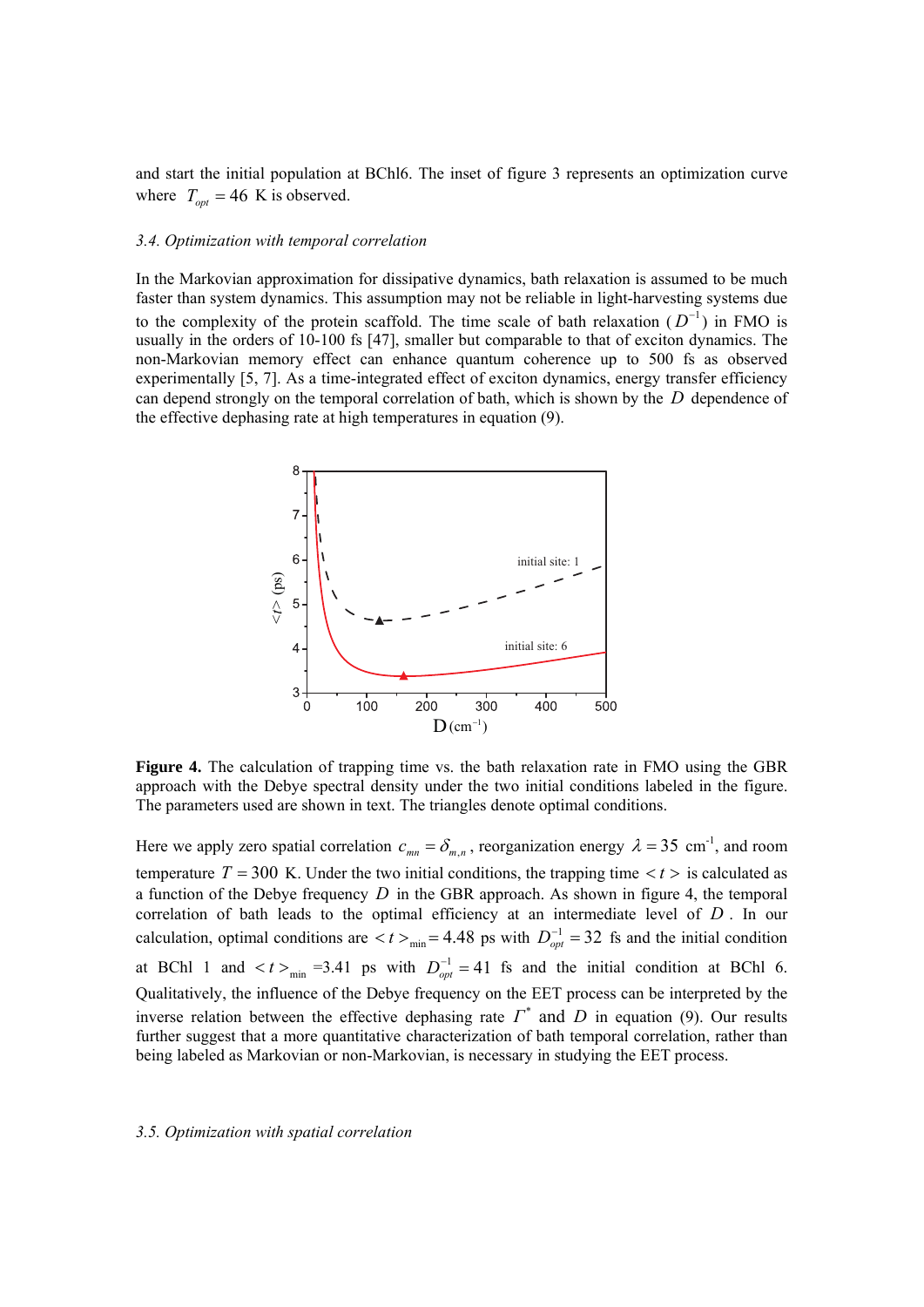Recent experimental and theoretical studies have suggested strong spatial correlation can be relevant in exciton dynamics in light –harvesting systems[6]. Spatial correlation can be quantified through different approaches. Here, we use an exponentially decaying function [33, 41, 48],

$$
c_{mn} = \exp(-R_{mn}/R_0),\tag{10}
$$

to define the spatial correlation with the site-site distance  $R_{mn}$  and the correlation length  $R_0$  [6]. With the assumption that  $R_0$  in FMO is the same as that in the reaction center, we rewrite equation (10) as

$$
c_{mn} = c^{R_{mn}/R_{RC}} \tag{11}
$$

where  $c = 0.9$  and  $R_{RC} = 11.93$  Å are the coefficient of the spatial correlation and the site-site distance in the reaction center, respectively. Instead of the reported value for *c* , we use *c* as the free parameter, ranging from 0 to 1, to characterize spatial correlation



Figure 5. (a) The calculation of trapping time vs. the spatial correlation strength in FMO using the GBR approach with the Debye spectral density under the initial condition defined at BChl 1. The reorganization energies are  $\lambda = 35$  cm<sup>-1</sup> for the dashed line, and  $\lambda = 150$  cm<sup>-1</sup> for the solid line. The other parameters used are shown in text. The triangle denotes the optimal condition where the ETE is maximized at a nonzero value of *c* . (b) The optimal spatial correlation for the minimal trapping time vs. the reorganization energy under the initial condition at BChl 1.

To compare with experiments, we use realistic parameters: reorganization energy  $\lambda = 35$  cm<sup>-1</sup>, temporal correlation  $D^{-1} = 50$  fs, and room temperature  $T = 300$  K, to calculate the dependence of the trapping time  $\langle t \rangle$  on the spatial correlation coefficient *c*. For simplicity, we present the result with the initial population localized at BChl 1 (the result with BChl 6 as the initial condition is similar). As shown in figure  $5(a)$ , the average trapping time monotonically increases with spatial correlation. The suppression of transfer efficiency due to spatial correlation has been shown in an early numerical simulation [48]. However, when we use a much larger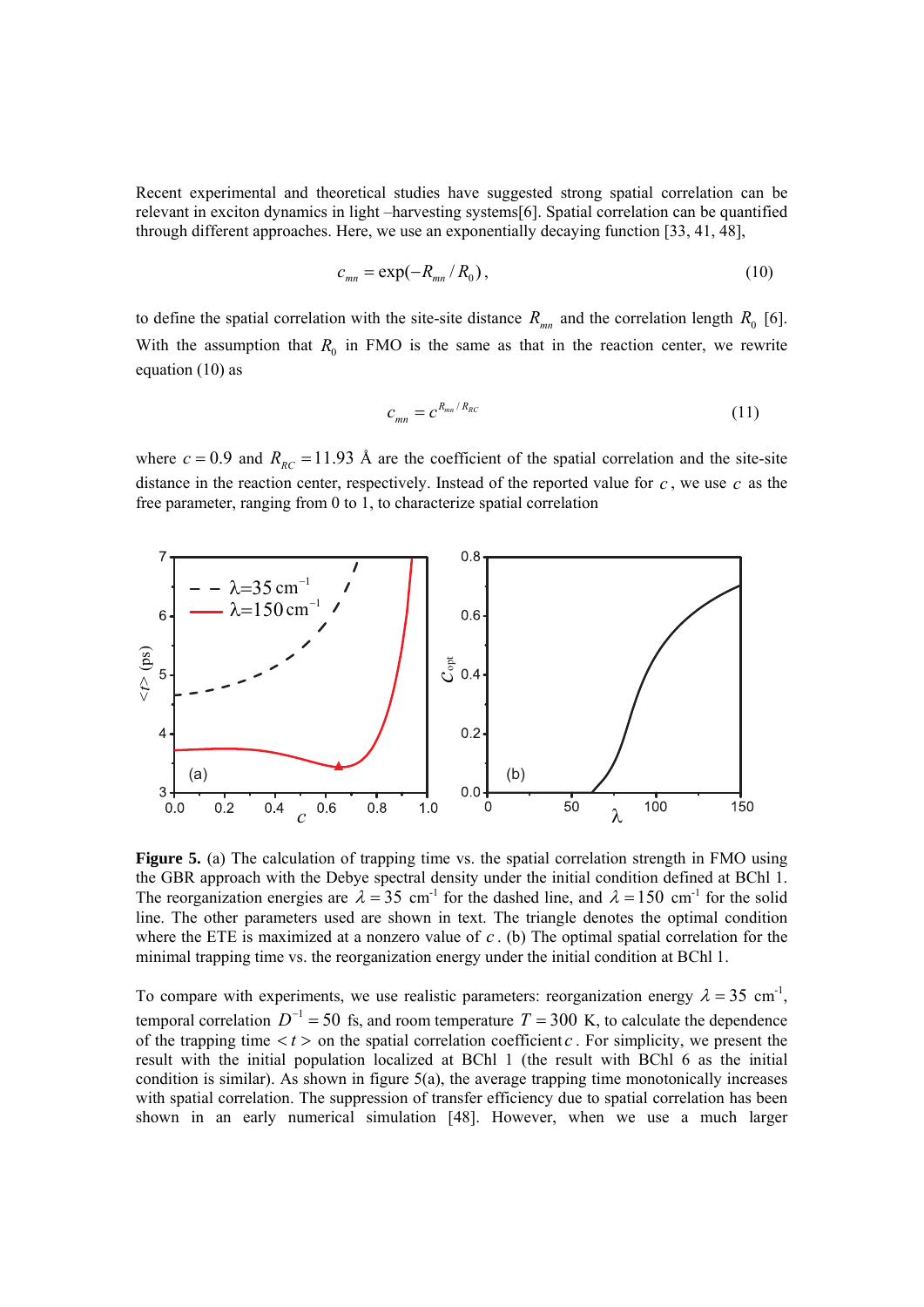reorganization energy,  $\lambda = 150$  cm<sup>-1</sup>, the EET process reaches the maximal efficiency with an intermediate level of spatial correlation,  $c_{opt} = 0.66$ . To understand these two different behaviors, we notice that a positive spatial correlation always reduces the dissipation strength. For example, for a quantum two-level system, the energy fluctuations between the two levels can be characterized by an effective reorganization energy defined as  $\lambda_{eff} = \lambda(1 - c)$ . In the completely correlated case  $(c = 1)$ , quantum coherence between these two levels can persist under an arbitrarily strong energy fluctuation ( $\lambda_{\text{eff}} = 0$ ). Therefore, when the reorganization energy is smaller than the optimal value, spatial correlation further reduces the effective reorganization energy and there is no optimal ETE as a function of  $c$ , i.e., the ETE is maximized at  $c = 0$ . In contrast, when the reorganization energy is larger than the optimal value, the ETE can be maximized at a nonzero *c* by the reduced dissipation at an optimal value of spatial correlation. Indeed, as shown in figure 5(b), the nonzero optimal spatial correlation starts to appear for  $\lambda > 60$  cm<sup>-1</sup> with the initial condition at BChl 1.

## **4. Optimization in PC645**

In this section, we consider another light-harvesting system, phycocyanin 645 (PC645), in cryptophyte algae. Exciton dynamics of PC645 can be studied using an effective eight-site Hamiltonian model, where the excitation energy is transferred from a center dimer dihyrobiliverdin (DBV) β50/β61 with the highest energy to two phycocyanins (PCB) β82 with the lowest energy during the initial step [8, 49, 50]. To compare with experiments where the initial state deviates from an eigenstate [8], we apply an incoherent initial condition at two DBV bilins with equal population, and the trapping rates  $k<sub>r</sub> = 1$  ps<sup>-1</sup> at two PCB 82 bilins. Hence, we limit our investigation to the initial step from DBV bilins to PCB bilins within the timescale of ps.

As in the study in the previous section, the GBR approach is applied to explore the optimal ETE and its dependence on various control parameters. Experimentally, the bath spectral density is approximated by a two-frequency Debye model with  $D_1^{-1} = 50$  fs and  $D_2^{-1} = 1.5$  ps [50]. The reorganization energies for these two frequencies are chosen to be the same, giving  $J_{mn}(\omega) = c_{mn} [J_1(\omega) + J_2(\omega)]$  with  $J_{i=1,2}(\omega) = (2\hbar/\pi)\lambda \omega D_i/(\omega^2 + D_i^2)$ . Here we adopt the Gaussian bath model with these two bath time scales and investigate the influence of varying reorganization energy, temperature, and spatial correlation on the EET process.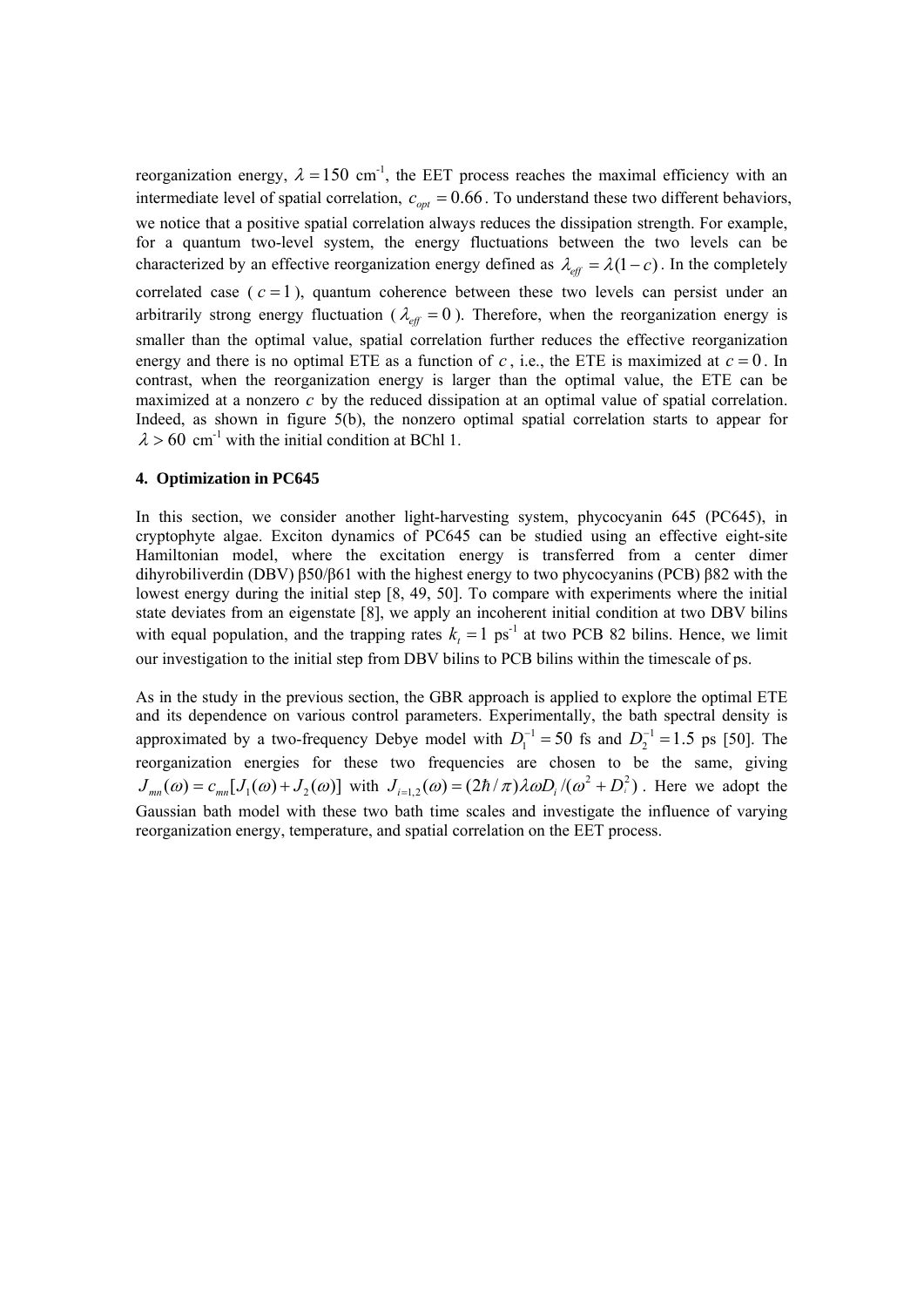

**Figure 6.** The calculation of trapping time vs. (a) reorganization energy and (b) temperature in PC 645 using the GBR approach with the two-frequency Debye spectral density. The parameters used are shown in text. The solid line corresponds to the zero spatial correlation whereas the dashed line corresponds to the correlation length of  $R_0 = 20$  Å. The triangles denote optimal conditions.

Without spatial correlation, we calculate the trapping time  $\langle t \rangle$  as a function of reorganization energy  $\lambda$  at room temperature  $T = 300$  K; the result is plotted as a solid line in figure 6(a). Similar to the case in FMO, the trapping time is large in the regimes of small and large reorganization energies, but the reorganization energy-dependence of ETE at intermediate  $\lambda$ becomes complicated. Two local minima appear in the trapping time due to the fact that the two Debye frequencies are highly separated in time scales. The explicit values of these two local minima are  $< t >_{min} = 4.53$  ps with  $\lambda_{opt} = 83$  cm<sup>-1</sup> and  $< t >_{min} = 4.84$  ps with  $\lambda_{opt} = 193$  cm<sup>-1</sup>. Thus, the optimization behavior is also dependent on the detailed structure of bath. In comparison, we also present the result with consideration of spatial correlation. Following the original exponentially decaying function in equation (10), the spatial correlation is characterized by the correlation length  $R_0$ . The result of the trapping time at  $R_0 = 20$  Å is plotted as a dashed line in figure 6(a), which also exhibits a range of intermediate  $\lambda$  for minimized trapping time and optimized ETE, but the values of  $\lambda_{opt}$  become larger than those without spatial correlation. The increase of  $\lambda_{\text{opt}}$  arises from the reduction of dissipation strength due to spatial correlation.

Using the reorganization energy,  $\lambda = 135$  cm<sup>-1</sup> [50], we next calculate the trapping time as a function of temperature, with and without spatial correlation. As shown in figure  $6(b)$ ,  $\lt t >$  can be minimized at an intermediate temperature:  $\langle t \rangle_{\text{min}} = 2.95$  ps with  $T = 167$  K and zero spatial correlation, and  $\lt t >_{\text{min}}$  = 3.78 ps with  $T = 199$  K and  $R_0 = 20$  Å. The GBR approach in PC 645 becomes less reliable at low temperatures due to much larger reorganization energy than that in FMO. Our study is thus limited to a physically acceptable regime of the GBR approach with  $T > 150$  K, below which the inversion of the Liouville superoperator may become unreliable. The value of the cutoff temperature, 150 K, is chosen for numerical convenience. .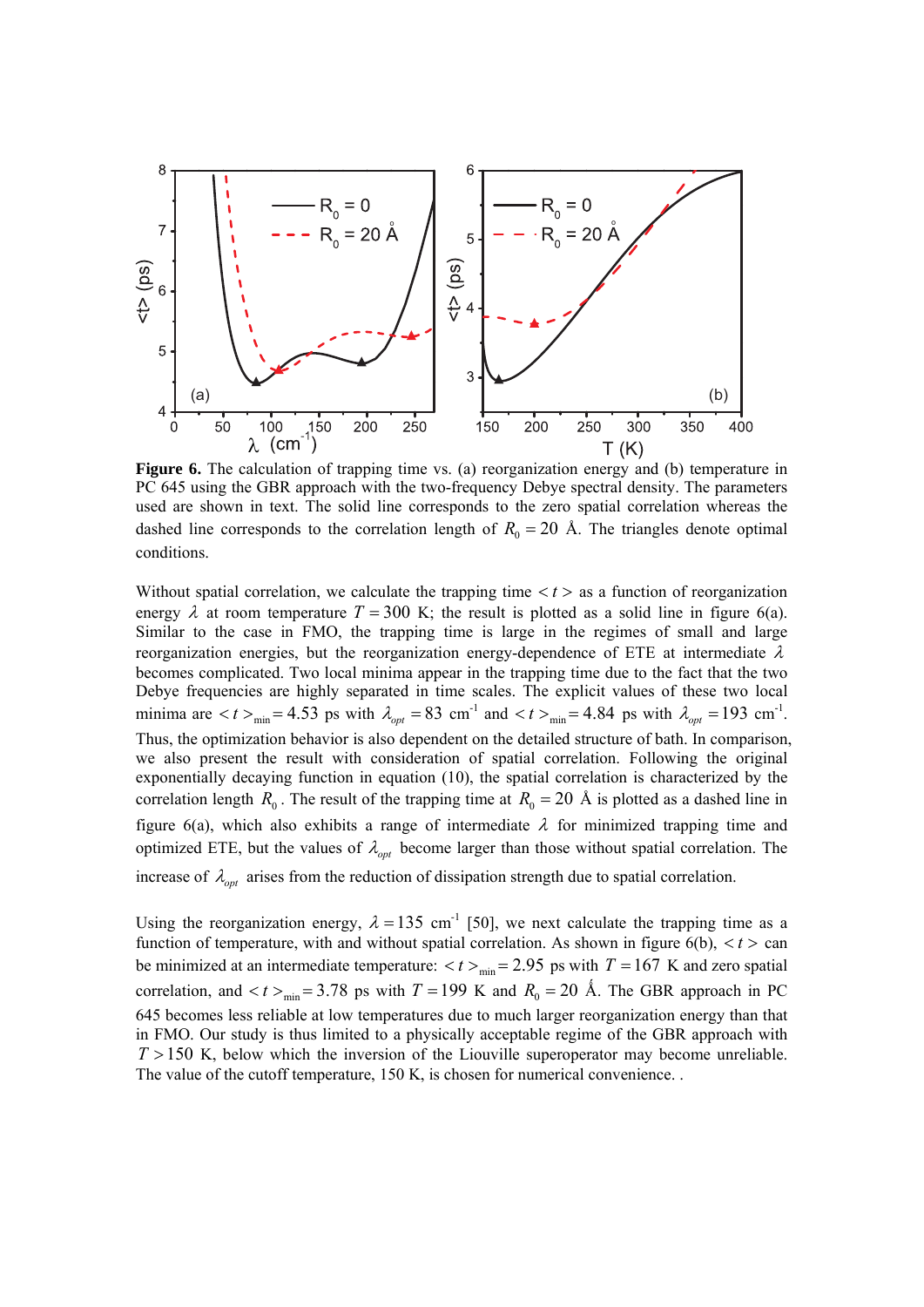

**Figure 7.** The calculation of trapping time vs. correlation length in PC 645 using the GBR approach with the two-frequency Debye spectral density. The parameters used are shown in text. The triangle denotes the optimal condition.

In our final calculation, we study the dependence of the trapping time on spatial correlation (using the correlation length). With temperature  $T = 300$  K and reorganization energy  $\lambda = 135$  cm<sup>-1</sup>, the result is plotted in figure 7. The maximum ETE is observed with the minimum trapping time at  $R_{0;opt} = 27$  Å. Since the interaction between chromophores of PC 645 and protein backbone is covalent, the reorganization energy is much larger than that of FMO and the optimization on spatial correlation becomes more pronounced, as discussed in the previous section. In addition, the dependence of the trapping time on spatial correlation becomes complicated with a local maximum trapping time appearing around  $R_0 = 10.4$  Å.

#### **6. Conclusions and discussions**

This paper is built on recent efforts in exploring quantum effects in light-harvesting systems for the purpose of optimizing energy transfer efficiency (ETE). Employing the analytical methods and concepts introduced in a recent review article [17], our comprehensive study in FMO and PC 645 with both the Haken-Strobl model and the generalized Bloch-Redfield (GBR) equation reveals a general feature of the EET process: *the interplay of coherent dynamics and environmental noise leads to the optimal ETE at an intermediate level for various variables.* Explicitly, the reorganization energy and the bath relaxation rate, i.e., Debye frequency, yield non-monotonic-dependence and thus lead to the optimal ETE. On the other hand, a nonzero value of temperature can optimize the ETE only when the dissipation is weak (less than its optimal value); a nonzero value of spatial correlation can optimize the ETE only when the dissipation is strong (large reorganization energy). If the dissipation strength does not fall in the chosen regime, temperature and spatial correlation can lead to monotonic changes in ETE and we will not observe the optimal ETE. This observation clearly demonstrates a difference between spatial correlation and temporal correlation, though both correlations can enhance quantum coherence. Although the findings in this paper are reported for FMO and PC 645, the underlying principles should be general. In forthcoming paper, we will identify the exciton states orthogonal to the trap state as the sufficient condition for non-zero optimal noise [18], which extends the invariant subspace proposed by Plenio *et. al.* extracted from a specific fully-connected network model [15]. The orthogonal exciton subspace provides a unifying framework to explain optimal noise, initial preparation, coherent phase modulation, and spatial-temporal correlations.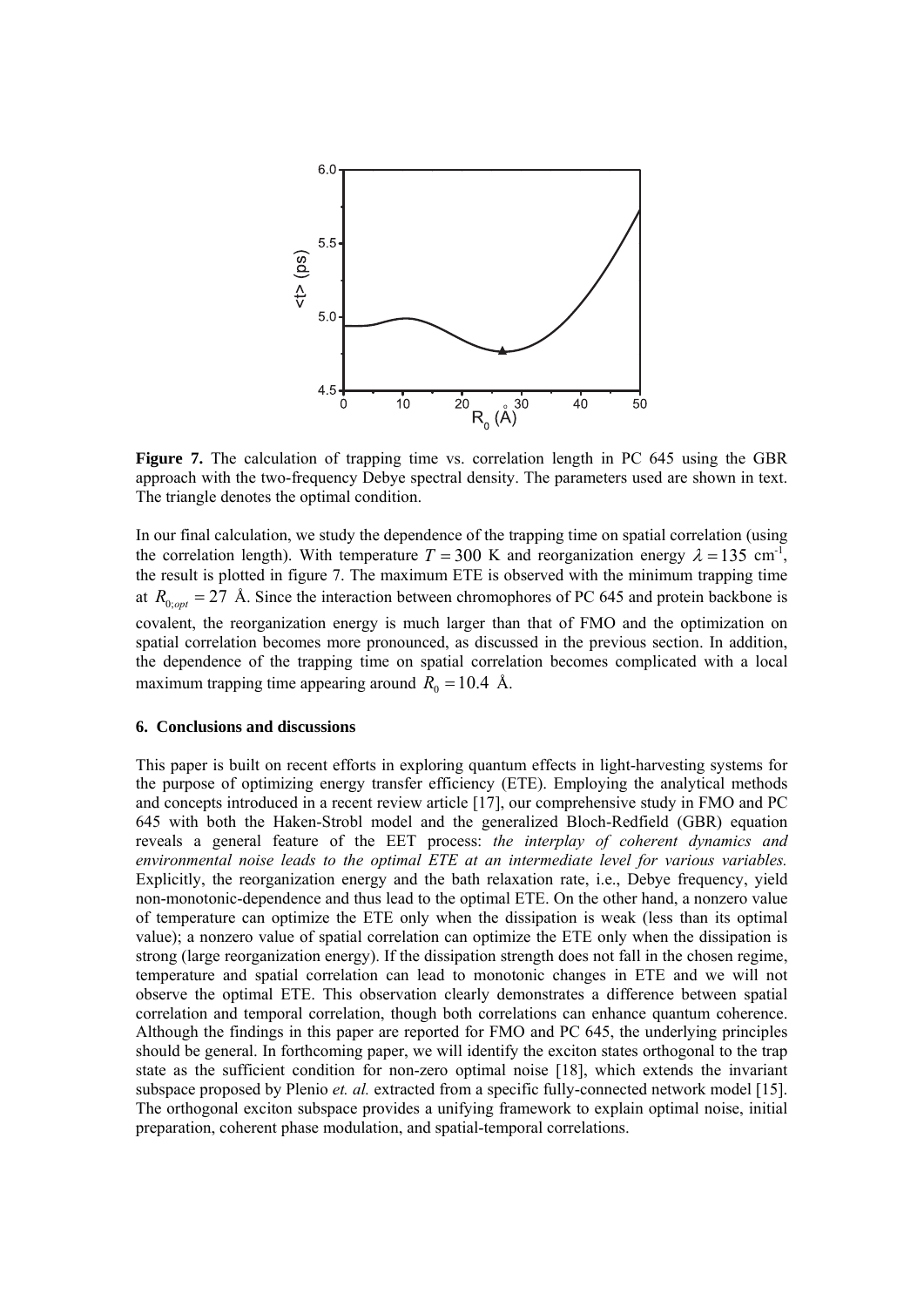For light-harvesting systems, parameters under realistic situations are often not the same as their optimal values shown in our calculation. However, light-harvesting systems exhibit robustness against the change of variables since the resulting trapping time varies slowly and the time scales of energy trapping and decay are highly separated. For example, the variation of the trapping time at room temperature in FMO is within one piecosecond as the reorganization energy changes from 50 cm<sup>-1</sup> to 150 cm<sup>-1</sup>. A physical interpretation will be found based on kinetic expansion discussed in our subsequent paper [26].

An interesting observation is that the optimal conditions of different control parameters have roughly the same order of magnitude. For example, at room temperature ( $k<sub>B</sub>T \approx 200$  cm<sup>-1</sup>) and the experimental relaxation time scale  $D^{-1} = 50$  fs ( $D = 106$  cm<sup>-1</sup>), the optimal reorganization energy in FMO with zero spatial correlation is  $\lambda_{opt} = 92$  cm<sup>-1</sup> ( $\lambda_{opt} = 73$  cm<sup>-1</sup>) for the initial condition at BChl 1 (BChl 6). All these parameters are around in the same energy scale,  $100 \text{ cm}^{-1}$ . which is also close to values of energy difference and electronic coupling between nearest neighbor sites. In our forthcoming paper, based on two asymptotic behaviors of the trapping time in the regimes of weak and strong dissipations, we find that a crude estimation of the optimal dissipation strength is on the same order as site-site coupling [18].

Reliable predictions of the EET process in the light-harvesting systems require an adequate description of dissipative effects. For example, the Forster theory is applicable to incoherent hopping whereas the Redfield equation is applicable to the Markovian limit of exciton dynamics [45, 46]. Due to the nature of classical noise, the Haken-Strobl model is limited to the regime of high temperatures [23]. As derived from the second-order cumulant expansion, the generalized Bloch-Redfield (GBR) equation is shown in this paper to provide a reliable qualitative description of the trapping time in a broad range of dissipation, and successfully predicts the optimization of the ETE with respect to different variables. However, higher order cumulants become relevant for strong/slow dissipation and the corrections to the GBR approach are then necessary. The hierarchical approach with Gaussian noises, applied to FMO [47] and LH2 [51], can be used to improve the quantitative accuracy of our predictions. Alternatively, we can begin with incoherent exicton dynamics as a reference and then include quantum coherence systematically, which can be accomplished by the extension of the noninteracting-blip approximation (NIBA) derived in the two-site systems [52]-[55].

## **Acknowledgments**

The work reported here is supported by the National Science Foundation (Grant Number NSF 0806266 and 0556268), the MIT Energy Initiative (MITEI) Seed grant, and the MIT Center for Excitonics funded by DOE (Grant Number DE-SC0001088).

## **References**

- [1] Blankenship R E 2002 *Molecular Mechanisms of photosynthesis* (Oxford/Malden: Blackwell Science)
- [2] van Amerongen H, Valkunas L and van Grondelle R 2000 *Photosynthetic Excitons* (Singapore: World Sci.)
- [3] Leegwater J A 1996 *J. Phys. Chem.* **100** 1403
- [4] Ritz T, Park S and Schulten K 2001 *J. Phys. Chem. B* **105** 8259
- [5] Engel G S, Calhoun T R, Read E L, Ahn T-K, Mancal T, Cheng Y-C, Blankenship R E and Fleming G R 2007 *Nature* **446** 782
- [6] Lee H, Cheng Y-C and Fleming G R 2007 *Science* **316** 1462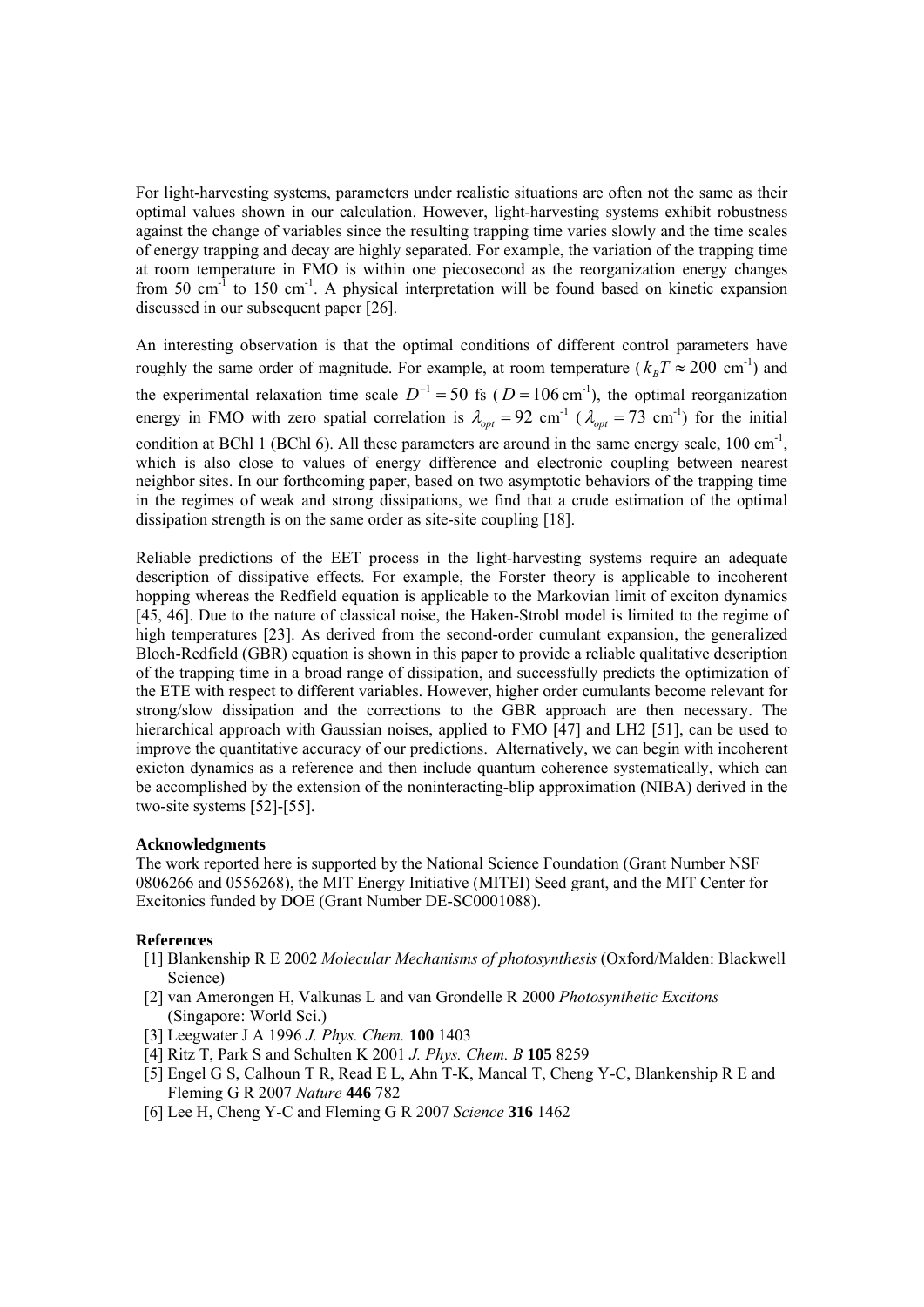- [7] Panitchayangkoon G, Hayes D, Fransted K A, Caram J R, Harel E, Wen J, Blankenship R E and Engel G S 2009 arXiv:1001.5108
- [8] Collini E, Wong C Y, Wilk K E, Curmi P M G, Brumer P and Scholes G D, *Nature* 2010 **463** 644
- [9] Collini E and Scholes G D 2009 *Science* **323** 369
- [10] Gaab K and Bardeen C 2004 *J. Chem. Phys.* **121** 7813
- [11] Olaya-Castro A, Lee C F, Olsen F F and Johnson N F 2008 *Phys. Rev. B* **78** 085115
- [12] Fassioli F, Nazir A and Olaya-Castro A, 2009 arXiv:0907.5183
- [13] Plenio M B and Huelga S F 2008 *New J. Phys.* **10** 113019
- [14] Rebentrost P, Mohseni M, Kassal I, Lloyd S and Aspuru-Guzik A 2009 *New J. Phys.* **11** 033003
- [15] Caruso F, Chin A W, Datta A, Huelga S F and Plenio M B 2009 *J. Chem. Phys.* **131** 105106
- [16] Unpublished results: We calculated the ETE of FMO using the Haken-Strobl model and found the minimal *<t>* or maximal ETE as a function of pure dephasing rate. This result was obtained independently in 2008.
- [17] Cao J S and Silbey R J 2009 *J. Phys. Chem. A* **113** 13825
- [18] Wu J L, Cao J S, and Silbey R J, to be published
- [19] Hoyer S, Sarovar M and Whaley K B, in preprint
- [20] Huo P F and Coker D F (submitted)
- [21] Sarovar M, Ishizaki A, Fleming G R, and Whaley K B, 2010 *Nature Phys.* **6**, 462
- [22] Forster T 1965 *Modern Quantum Chemicstry, Istanbul Lecture* vol 3, ed O Sinanoglu (New York: Academic Press) p 93
- [23] Silbey R J 1976 *Ann. Rev. Phys .Chem.* **27** 203
- [24] Jang S, Newton M D and Silbey R J 2004 *Phys. Rev. Lett.* **92** 218301
- [25] Cheng Y-C and Silbey R J 2006 *Phys. Rev. Lett.* **96** 028103
- [26] Wu J L, Liu F, Cao J S, and Silbey R J, to be published
- [27] Mukamel S 1995 *Principles of Nonlinear Optical Spectroscopy* (New York: Oxford University Press)
- [28] May V and Kühn O 2004 *Charge and Energy Transfer Dynamics in Molecular Systems* (Weinheim: Wiley-VCH)
- [29] Nitzan A 2006 *Chemical Dynamics in Condensed Phases: Relaxation, Transfer, and Reactions in Condensed Molecular Systems* (New York: Oxford University Press)
- [30] Haken H and Strobl G 1973 *Z. Phys.* **262** 35
- [31] Redfield A G, *Adv. Magn. Reson* 1965 **1** 1
- [32] Mohseni M, Rebentrost P, Lloyd S and Aspuru-Guzik A 2008 *J. Chem. Phys.* **129** 174106
- [33] Rebentrost P, Mohseni M and Aspuru-Guzik A 2009 *J. Phys. Chem. B* **113** 9942
- [34] Cao J S 1997 *J. Chem. Phys.* **107** 3204
- [35] Cao J S and Silbey R J 2008 *J. Phys. Chem. B* **112** 12867
- [36] Ermler U, Fritzsch G, Buchanan S K and Michel H 1994 *Structure* Vol.**2** No.10 925
- [37] Li Y-F, Zhou W, Blankenship R E and Allen J P 1997 *J. Mol. Biol*. **271** 456
- [38] Vulto S I E, de Baat M A, Louwe R J W, Permentier H P, Neef T, Miller M, van Amerongen H and Aartsma T J 1998 *J. Phys. Chem. B*, **102** 9577
- [39] Cho M, Vaswani H M, Brixner T, Stenger J and Fleming G R 2005 *J. Phys. Chem. B* **109** 10542
- [40] Brixner T, Stenger J, Vaswani H M, Cho M, Blankenship R E and Fleming G R 2005 *Nature* **434** 625
- [41] Adolphs J and Renger T 2006 *Biophys. J.* **91** 2778
- [42] Yang M and Fleming G R 2002 *Chem. Phys.* **275** 355
- [43] Palmieri B, Abramavicius D, and Mukamel S 2009 *J. Chem. Phys.* **130** 204512
- [44] Tanimura Y and Kubo R 1989 *J. Phys. Soc. Japan* **58** 101
- [45] Ishizaki A and Fleming G R 2009 *J. Chem. Phys.* **130** 234110